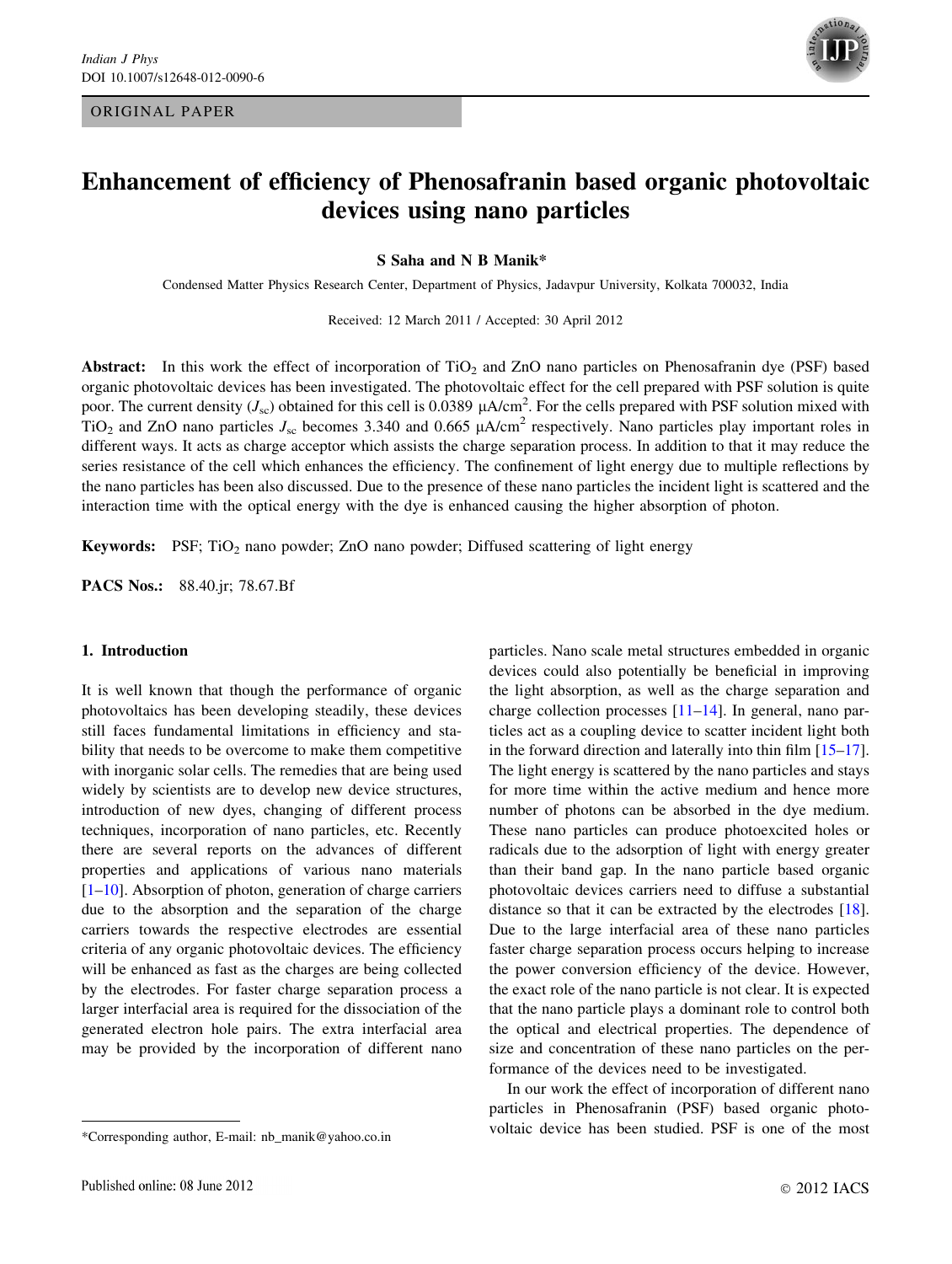<span id="page-1-0"></span>important cationic dyes of the phenazinium group of compounds. The cell prepared with PSF has been characterized. To see the effect of nano particle two different nano particles namely  $TiO<sub>2</sub>$  and  $ZnO$  are incorporated to the PSF cell. These two cells termed as  $TiO<sub>2</sub>$  cell and  $ZnO$ cell. These cells are characterized and the result has been compared and discussed.

# 2. Experimental details

Structure of PSF (3,7-diamino-5-phenylphenazinium chloride) is shown in Fig. 1(a). As mentioned earlier it is one of the most important cationic dyes of the phenazinium group of compounds. It has planar conjugated rigid structure. Phenazinium dyes (Sigma-Aldrich, Germany) have extensive applications in semiconductors, as energy sensitizers, in probing micro heterogeneous environments, and in many biological applications in photochemistry [[19\]](#page-6-0). The structures of the  $TiO<sub>2</sub>$  and  $ZnO$  nano particles (Sigma-Aldrich, Germany) are shown in Fig.  $1(b)$ , (c) respectively. To prepare the cell, Indium Tin Oxide (ITO) coated glass was used as the front electrode while Aluminium coated on mylar sheet abbreviated as Al–M was used as the back electrode. In our early work [[20\]](#page-6-0) it was reported that performance of Al–M sheet as back electrode is better than ordinary Al sheet since in the former case the reflectivity is quite high which enhances the optical energy confinement within the film to multiply the light absorption by the organic dye. Poly vinyl alcohol (PVA) which is highly viscous in nature is used in this work to stick the dye solution on the glass plate.

To prepare the PSF solution 30 ml distilled water was taken in a cleaned beaker in which 5 g of PVA was added and stirred with a magnetic stirrer for 30 min at 80  $^{\circ}$ C to get a clear solution of PVA. In this PVA solution 2 mg of PSF dye was added and again stirred well for 10 min. This solution was divided in three parts in three pre-cleaned test tubes. One test tube was kept aside. In other two test tubes 2 mg of  $TiO<sub>2</sub>$  and 2 mg of ZnO nano particles were mixed separately to prepare PSF solution with  $TiO<sub>2</sub>$  nano particles and PSF solution with ZnO nano particles. On a precleaned ITO coated glass the prepared PSF solution was spin coated at a speed of 1,500 rpm and after that the film was dried at a speed of 3,500 rpm. Similarly on an Al–M sheet the same solution was spin coated. Both these electrodes were sandwiched together to form the PSF cell. The cell was kept in vacuum for 12 h to dry. In a similar manner PSF solution mixed with  $TiO<sub>2</sub>$  and ZnO nano particles were spin coated to prepare the  $TiO<sub>2</sub>$  and  $ZnO$ 



Fig. 1 Structure of (a) PSF dye, (b) ZnO nano particle and (c)  $TiO<sub>2</sub>$  nano particles



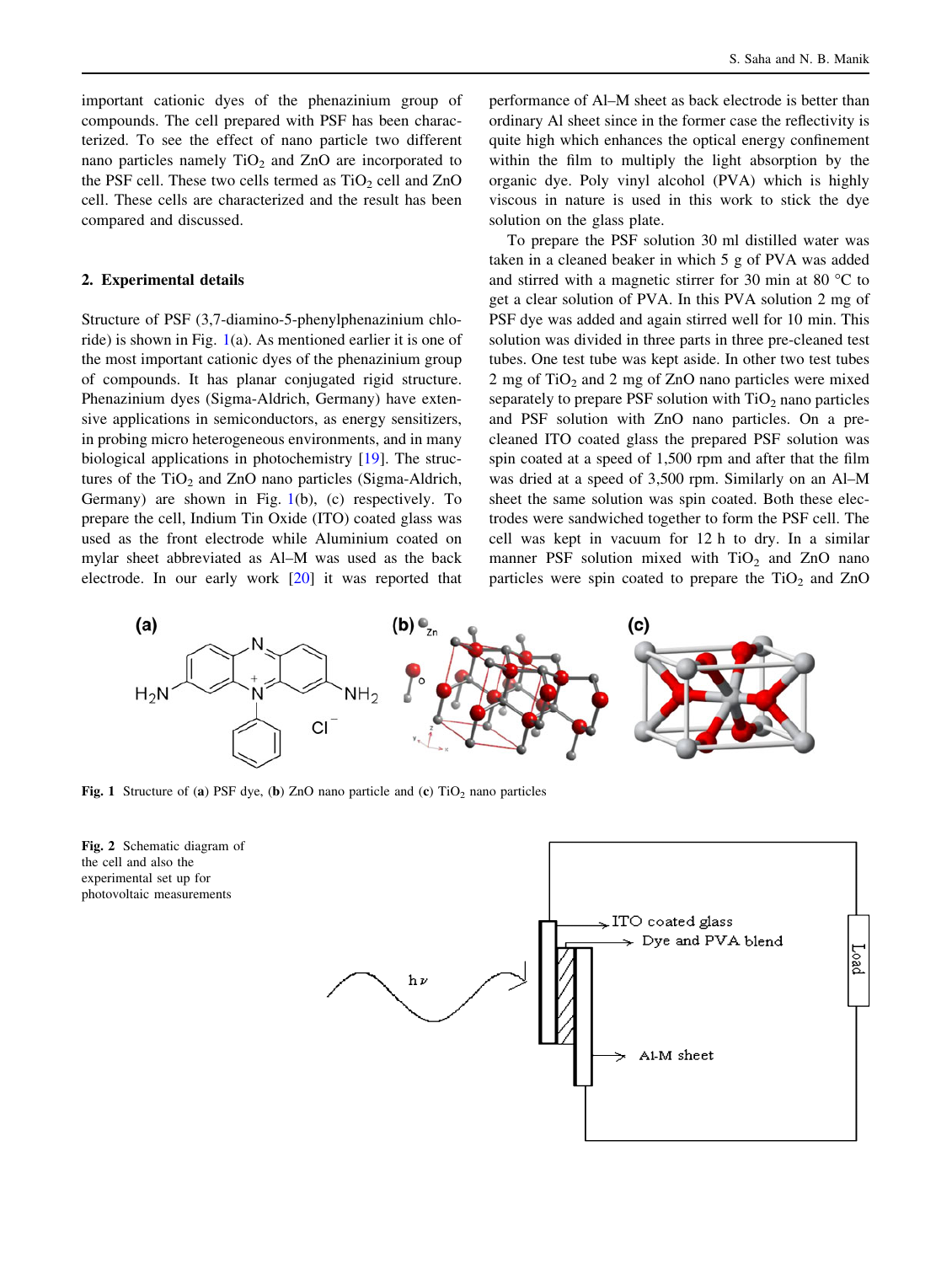<span id="page-2-0"></span>

Fig. 3 SEM images of (a)  $TiO<sub>2</sub>$  cell and (b) ZnO cell



Fig. 4 Dark I–V curves for (a) PSF cell, (b)  $TiO<sub>2</sub>$  cell, and (c) ZnO cell

cells. The prepared cells were kept in vacuum for 12 h. These cells were characterized after proper drying.

Scanning electron microscopy (SEM) images were taken for both  $TiO<sub>2</sub>$  and  $ZnO$  cells in a JEOL field emission scanning electron microscope (JSM-6700F) operating at an accelerating voltage of 5 kV. The dark current–voltage (I– V) was measured with Keithley 2400 source measure unit. The bias voltage was varied from 0 to 6 volts in 0.5 V steps with 500 ms delay. The photovoltaic measurement was also performed with a solar simulator (Model 150 W Newport Corporation). The current was measured with a digital current nanometer and voltage was measured with Keithley 2000 multimeter. Figure [2](#page-1-0) shows the schematic diagram of the experimental set up for the photovoltaic measurements. The experiment was performed in the open atmosphere of the laboratory at nearly 23 °C.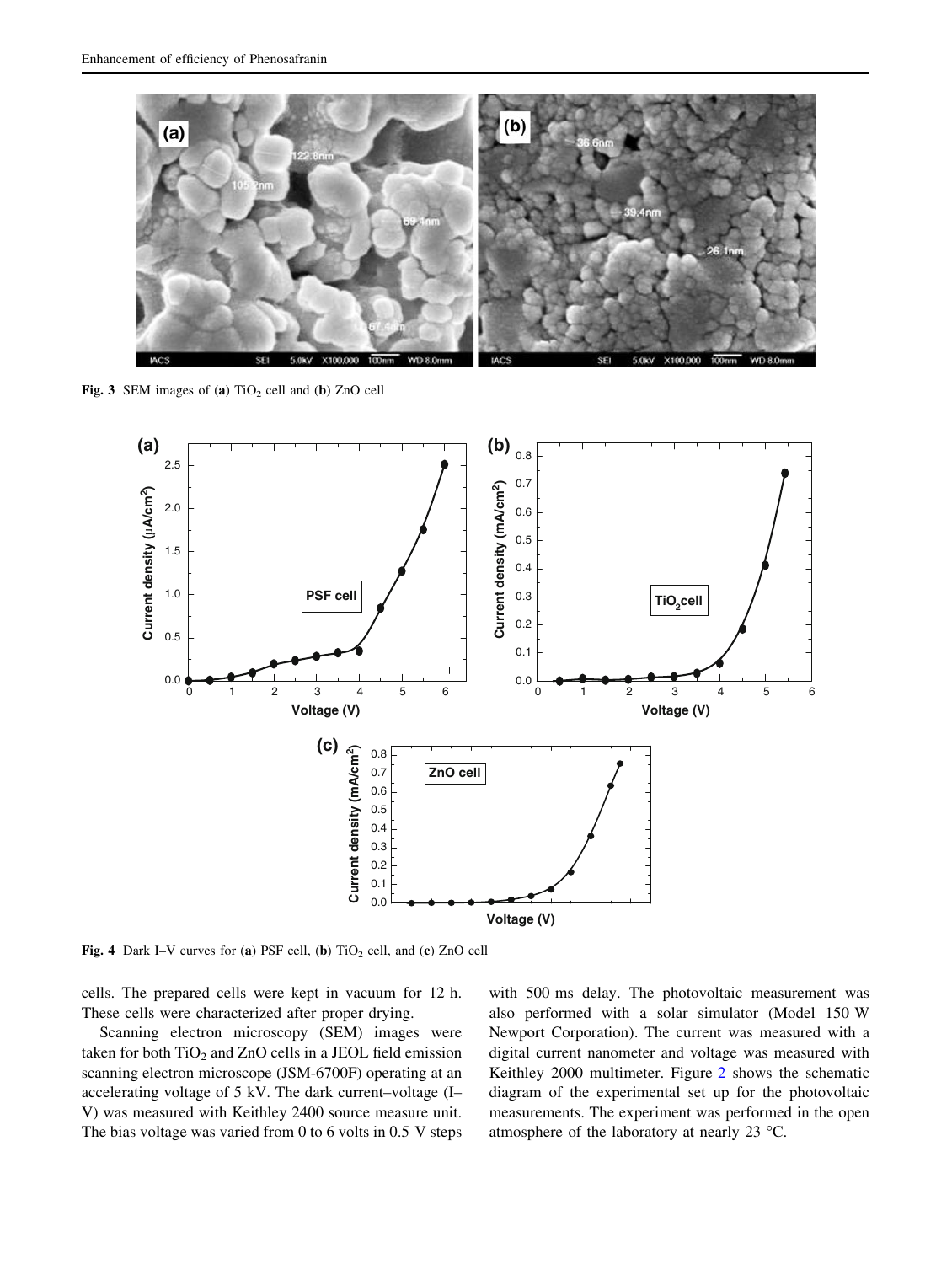#### <span id="page-3-0"></span>3. Results and discussion

Figure [3](#page-2-0)(a), (b) show the SEM images of the  $TiO<sub>2</sub>$  cell and the ZnO cell. It is observed that there is a tendency of coagulation of the nano particles. Due to the presence of PVA the nano particles get coagulated. The concentration of the PVA, which restricts the movement of charges, should be used as minimum as possible.

The dark I–V characteristics are shown in Fig. [4](#page-2-0)(a)–(c) for PSF cell,  $TiO<sub>2</sub>$  cell and the ZnO cell respectively.

From these figures it is observed that the current is quite less for the PSF cell and it increases for the  $TiO<sub>2</sub>$  and  $ZnO$ cell. A change of threshold voltage is also observed. To get insight about the conduction mechanism these data have been analysed considering the effect of traps in these systems.

Evaluation of the electrical performance for the photovoltaic cells can be done by measuring dark I–V. It has been reported that dark I–V measurement helps to determine the series resistance of cells [[21\]](#page-6-0). Dark I–V measurements are commonly used to analyze the electrical characteristics of solar cells, providing an effective way to determine fundamental performance parameters.

In our early work [\[22](#page-6-0)] we have reported that in organic materials trap charges play a dominant role in the current conduction process. These traps introduce energy levels inside the energy gap between the highest occupied molecular orbital (HOMO) and the lowest unoccupied molecular orbital (LUMO) of the organic layers [[23\]](#page-6-0). Due to the trap levels, a major part of the carriers injected from the electrodes are trapped and are generally crowded near the electrodes. When this process is dominant, it is called trap charge limited conduction process. This is a special case of the general space charge limited (SCL) regime. The process is referred to as trap-free SCL conduction when the space charges are dominantly free carriers. The distribution of trap energy level is generally described by one of the following ways: (i) an exponential distribution, (ii) discrete levels, and (iii) a Gaussian distribution. Assuming an exponential energy distribution, trap charge concentration  $(n_t)$  may be expressed as

$$
n_t = H_n \exp(\frac{F_n}{kT_c})
$$
\n<sup>(1)</sup>

where  $H_n$  is the trap density,  $F_n$  is the electron Fermi energy,  $\kappa$  is Boltzmann constant, and  $T_c$  is characteristic



Fig. 5 ln I–ln V curves for (a) PSF cell, (b)  $TiO<sub>2</sub>$  cell, and (c) ZnO cell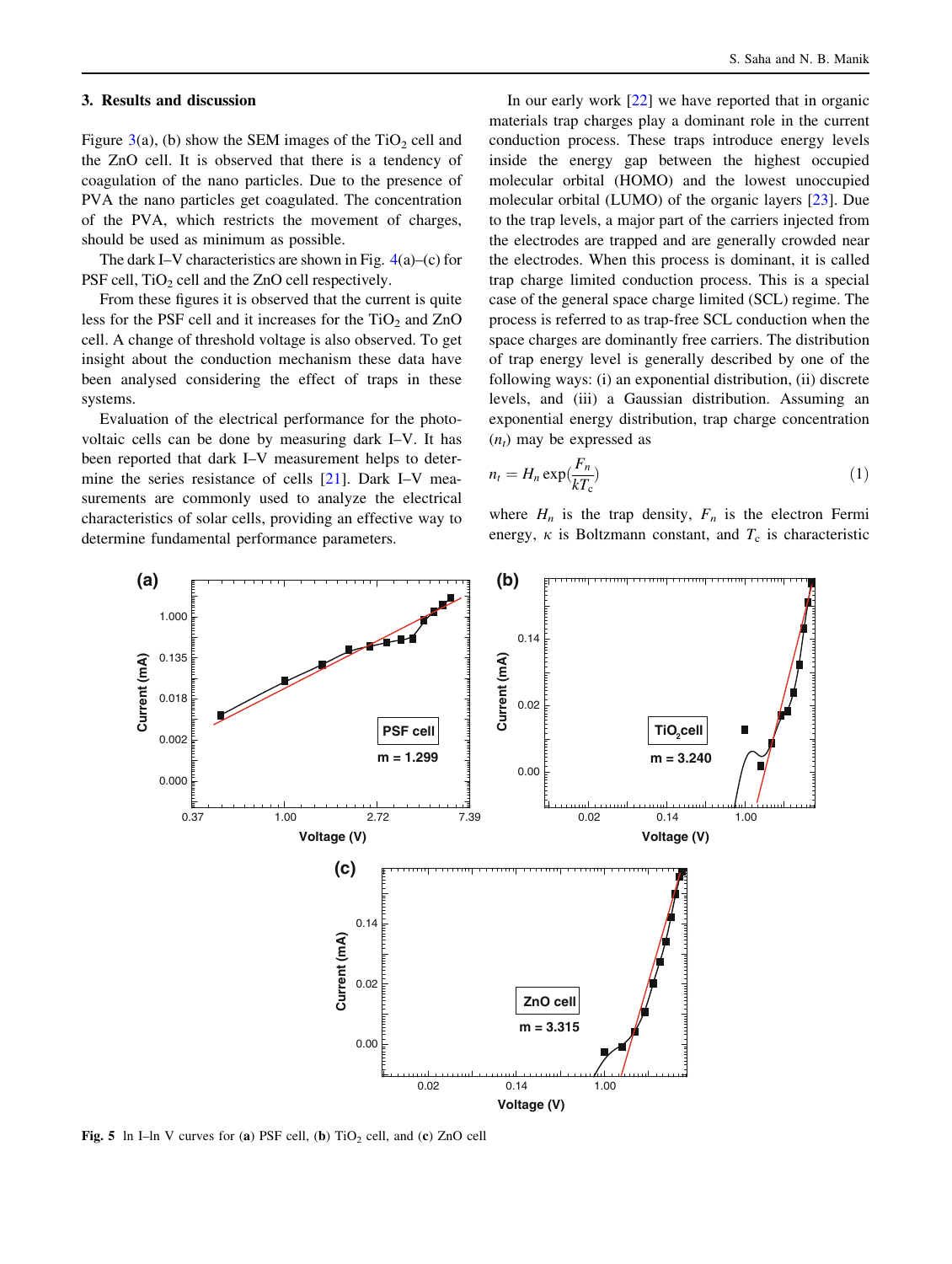temperature of the exponential trap distribution (i.e.,  $T_c = E_c/\kappa$ , where  $E_c$  is the characteristic trap energy). Solving the Poisson equation with this form of trap distribution, the I–V characteristic is calculated and written in the following form [[23\]](#page-6-0)

$$
J = N_c \mu q^{1-m} \left( \frac{m\varepsilon}{H_n(m+1)} \right)^m \left( \frac{2m+1}{m+1} \right)^{m+1} \frac{V^{m+1}}{L^{2m+1}} \tag{2}
$$

where  $N_c$  is the effective density of states in LUMO or HOMO,  $\mu$  is the mobility of majority carrier, L is the thickness of the layer,  $\varepsilon$  is equal to  $\varepsilon_0 \varepsilon_r$  with  $\varepsilon_0$  being the permittivity of vacuum and  $\varepsilon_r$  the dielectric constant, V is the applied voltage and  $m = T_c/T$ ,  $T_c$  is a "characteristic temperature'' that describes the trap distribution. The most notable feature in the above equation is the power law dependence of [[23\]](#page-6-0)

$$
J \sim V^{m+1} \tag{3}
$$

assuming that the thickness of the cell is constant. In this case also the dark I–V curves are analysed to find the characteristic temperature.

**Table 1** Extraction of 'm' values from  $\ln$  I–ln V curves

| Cell composition | Value of ' $m$ ' |  |
|------------------|------------------|--|
| PSF cell         | 1.299            |  |
| $TiO2$ cell      | 3.240            |  |
| ZnO cell         | 3.315            |  |

Using Eq. 3 the values of m are calculated from ln I–ln V curves shown in Fig. [5\(](#page-3-0)a)–(c) and are listed in Table 1.

Figure  $6(a)$ –(c) show the the current density–voltage  $(J-V)$  diagram in fourth quadrant of three cells under an illumination of 100 mW/cm<sup>2</sup> from a solar simulator. The parameters of interest like open circuit voltage  $(V<sub>oc</sub>)$ , short circuit current  $(I_{\rm sc})$ , Fill Factor (FF) and power conversion efficiency  $(\eta\%)$  are calculated from these curves and are listed in Table [2](#page-5-0). It is evident that the Jsc obtained for the PSF cell is quite poor compared to that for the  $TiO<sub>2</sub>$  cell and ZnO cell. The FF obtained for this cell is also much lower than that of the other two cells. This may be due to the reason that series resistance of the cell is very high.



Fig. 6 Photovoltaic measurement for (a) PSF cell, (b)  $TiO<sub>2</sub>$  cell, and (c) ZnO cell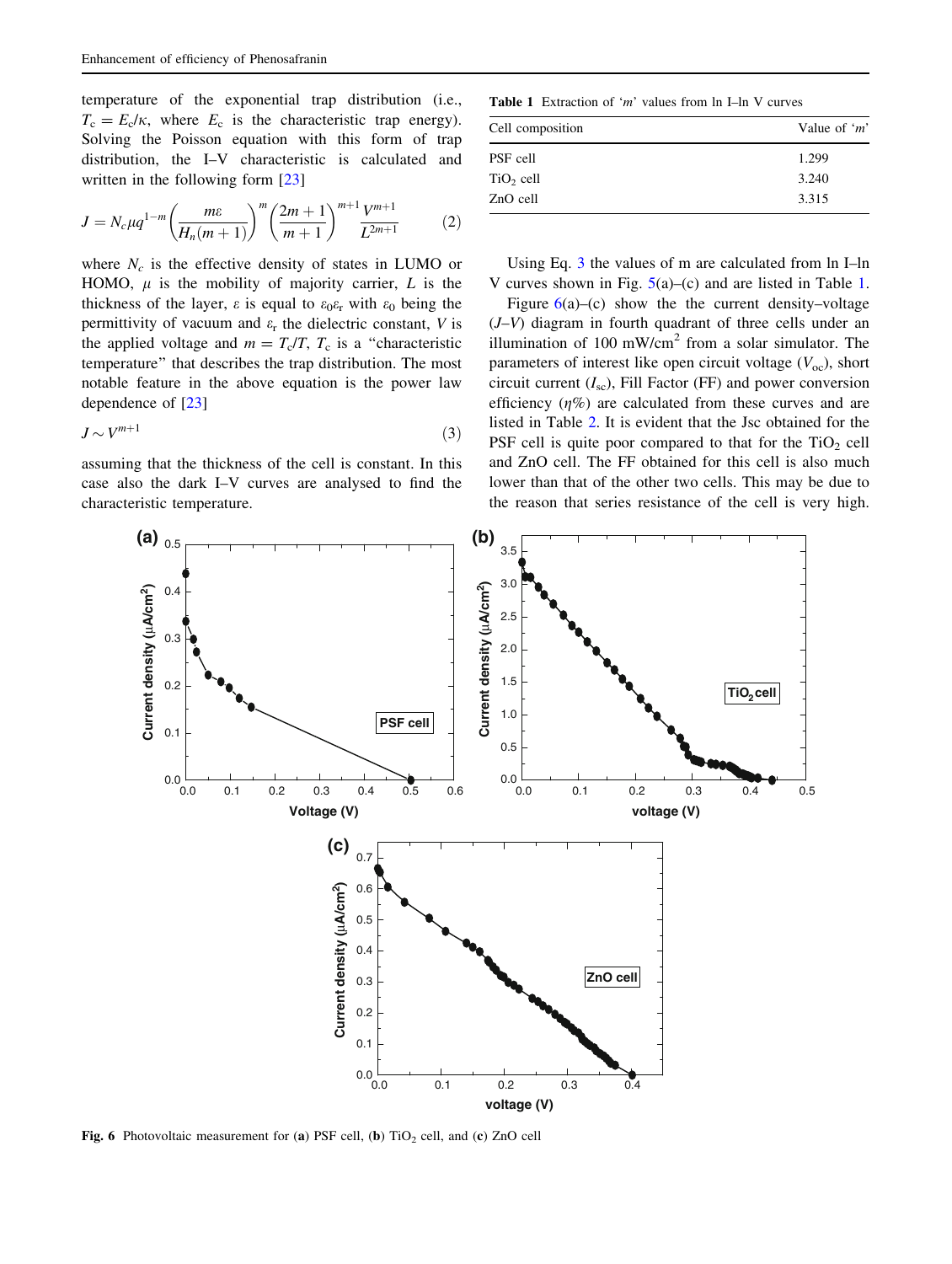<span id="page-5-0"></span>Table 2 Extraction of different photovoltaic parameters

| Cell composition $V_{\text{oc}}$ (mV) Jsc ( $\mu A/cm^2$ ) FF Efficiency % |     |        |                                |
|----------------------------------------------------------------------------|-----|--------|--------------------------------|
| PSF cell                                                                   | 505 | 0.0389 | $0.10$ $0.0196 \times 10^{-4}$ |
| $TiO2$ cell                                                                | 441 | 3.340  | $0.19$ $2.798 \times 10^{-4}$  |
| ZnO cell                                                                   | 402 | 0.665  | $0.24$ $0.6422 \times 10^{-4}$ |



Fig. 7 Light I–V curve of an organic photovoltaic device (*dotted line* dark, solid line illuminated).  $V_{\text{oc}}$ ,  $I_{\text{sc}}$ ,  $V_{\text{m}}$  and  $I_{\text{m}}$  are shown in the figure

The reduction of FF can also arise from the chemical degradation of the metal–polymer interface [[24\]](#page-6-0). When the nano particles are incorporated the series resistance decreases which in turn increases the FF.

The typical characteristic of a solar cell is shown in Fig. 7. The maximum generated photocurrent under shortcircuit conditions is shown by the point (a) and the photogenerated current is balanced to zero shown by the point (b). At a certain point, denoted as maximum power point, the product between current and voltage the power output is the largest. To determine the efficiency of a solar cell, this power needs to be compared with the incident light intensity. Generally, the FF is calculated as

$$
FF = \frac{I_{\rm m} \times V_{\rm m}}{I_{\rm sc} \times V_{\rm oc}}\tag{4}
$$

The power conversion efficiency  $(\eta)$  can be written as

$$
\eta\% = \frac{P_{\text{out}}}{P_{\text{in}}} = \frac{FF \times I_{\text{sc}} \times V_{\text{oc}}}{P_{\text{in}}} \tag{5}
$$

Table 2 shows that the incorporation of the nano particles enhances Jsc as well as  $\eta$  of the cells. This increase in Jsc and hence in  $\eta$  are nearly 85 and 143 times respectively higher for  $TiO<sub>2</sub>$  cell and 20 and 33 times higher for ZnO cell than PSF cell. It is also interesting to note that for both the  $TiO<sub>2</sub>$  and  $ZnO$  cell Jsc increases but for  $TiO<sub>2</sub>$  cell Jsc is much higher than that of ZnO cell. Though it is difficult to compare the enhancement in efficiency for two different particles still in literature [[25\]](#page-6-0) it was found that faster charge separation process occurs in the  $TiO<sub>2</sub>$  than in ZnO. It was also observed that the charge separation process is extremely fast for the organic dyes absorbed on the surface of  $TiO<sub>2</sub>$  rather than the organic dyes absorbed on ZnO. The charges are separate within 50 fs in  $TiO<sub>2</sub>$  whereas it takes around 10 ps for ZnO cell [\[25](#page-6-0)] which indicates that the charge separation rate is nearly 200 times faster in  $TiO<sub>2</sub>$  in comparison to ZnO. This difference is quite significant in the nano domain which may be a reason for such a wide difference in current density.

The increase in current density may be explained on the basis of two facts. It may be attributed to optical and electrical property of the nano particles. The optical phenomenon that is happening within the cell may be understood from the schematic diagram given in Fig. 8. In the Fig.  $8(a)$  it is shown that light falls on the surface of the cell without any nano particle. When light beam is incident on this cell a part of it gets reflected back from the outer surface of the cell and most of the part gets transmitted into



Fig. 8 Schematic diagram to show the confinement of light energy of the cell (a) without any nano particle and (b) with nano particles and filled circle indicates the nano particles in the active medium